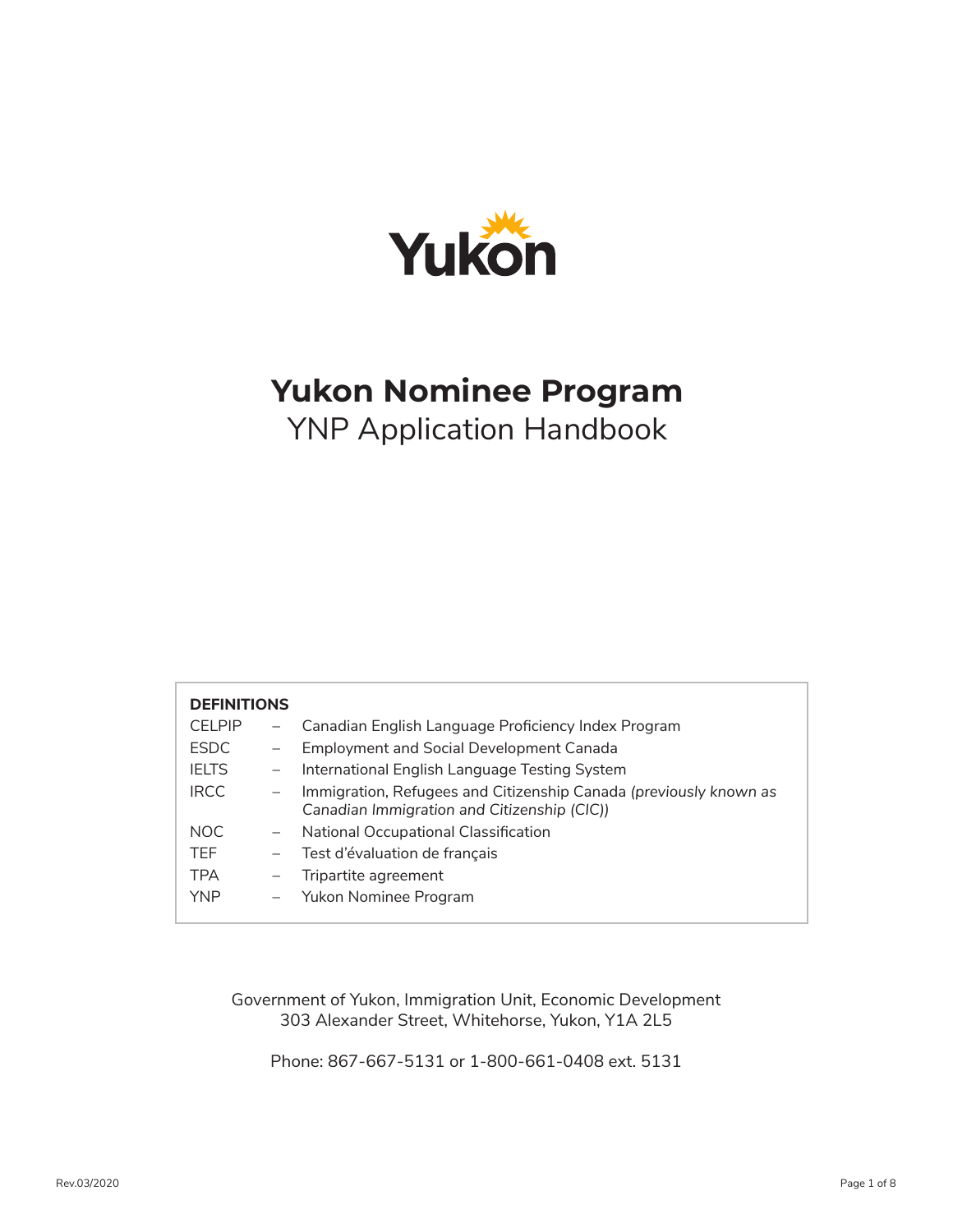## **Overview**

The Yukon Nominee Program (YNP) is administered by the Government of Yukon's Department of Economic Development Immigration Unit, in partnership with Immigration, Refugees and Citizenship Canada (IRCC) under the 'Agreement for Canada-Yukon Co-operation on Immigration'. The purpose of the YNP is to help the Government of Yukon respond to labour market needs in a sustainable way, while ensuring job opportunities are safeguarded for Yukoners and Canadians.

Please review the following guidelines to increase the chances of a successful application to the YNP.

## **Process**

**9**

The YNP is an economically based program that is employer driven in nature. Yukon employers who can offer yearround, full-time employment (35-40 hrs/week) and meet certain criteria may submit applications to the program to nominate qualified foreign nationals for employment and residence in Canada. If attempts to hire locally or nationally are unsuccessful and an employer is looking outside of Canada to fill labour shortages for permanent, full-time positions, the YNP is an option that is available to them. The YNP allows qualified foreign nationals the opportunity to work and settle in Yukon with the long-term goal of establishing themselves as permanent residents of Canada. The YNP offers: the Skilled Worker Program, the Critical Impact Worker Program, and the Yukon Express Entry.

Hiring a foreign national to come and work in Yukon can be a lengthy process. The typical processing time for Skilled Worker / Critical Impact Worker applications is 12-14 weeks from receipt of a complete application. Processing times will increase with the volume of applications received. Once an application has been approved the foreign national must apply to IRCC for a temporary work permit. Processing times for temporary work permits vary by country of origin. A temporary work permit allows the foreign national to come and work in Yukon while their application to IRCC for permanent residency is being processed.

Yukon Nominee Program can only be accessed by employers who are offering full-time, permanent positions.

## **Yukon Nominee Program process**

- Eligible employers **advertise** the position locally and nationally; no qualified Canadian or permanent resident applies. **1**
- **2** Employer **offers full-time, permanent position** to eligible foreign national.
- **3** Employer and foreign national **complete all required forms** for YNP.
- **4** Employer **submits complete application** to YNP, ensuring all forms and documents are included.
- **5** If employer is approved, **foreign national information is reviewed**.
- **6** If a foreign national is approved, the individual becomes a **territorial nominee**.
- Nominee submits application to IRCC for a **Temporary Work Permit**. Nominee also submits an application for **permanent residency**. **<sup>7</sup>**
- **8 Nominee works** for employer under a Temporary Work Permit while permanent residency is in process.
- Nominee meets all admissibility checks (security, health, criminality). Once permanent residency is received, the **nominee becomes a resident of Canada**.

**Note:** IRCC is responsible for assessing each nominee's eligibility for both work permits and permanent residency. The YNP and the Government of Yukon are **not** responsible for IRCC's decision to grant or deny work permits or permanent residency and **cannot** appeal those decisions.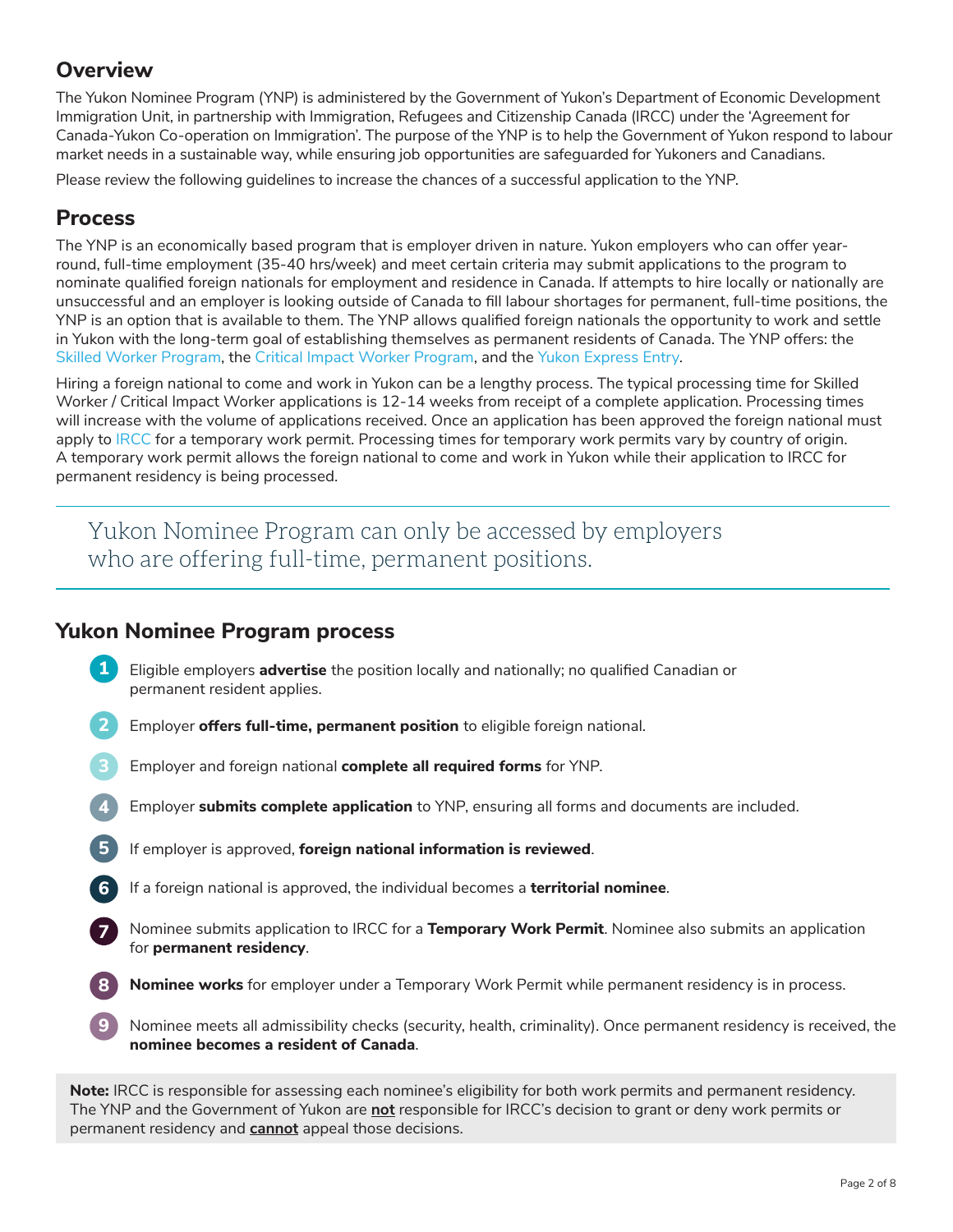#### **Employer requirements 1**

To be eligible to make an application under the YNP, an employer must meet the following criteria:

- the employer must be a permanent resident of Canada;
- the employer must have been operating in Yukon as:
	- a registered Yukon business with an office in Yukon for at least one year prior to the application to the YNP; or
	- an industry association with an office in Yukon for at least one year prior to the application to the YNP; or
	- a municipal, First Nation or territorial government for at least one year prior to the application to the YNP; or
	- a non-profit organization for a minimum of three years, with funding secured for at least one year following the application to the YNP; and
- the employer must have current and valid required licenses in accordance with all applicable federal, territorial, and municipal requirements.

Employers must have been registered and operating the business for which the application has been submitted for, in the Yukon, a minimum of one year, on a full-time basis.

The federal and provincial/territorial governments have various initiatives to promote the hiring of underrepresented groups. These initiatives are intended to help:

- employers hire Canadian citizens and permanent residents from underrepresented groups before applying to hire temporary foreign workers;
- employers locate organizations that may assist them in finding workers from underrepresented groups;
- individuals who may have more difficulty than others in finding employment.

**Employers are also encouraged to contact local agencies or community groups that assist these individuals with integration into the labour market**.

## **IMPORTANT**

Employers hiring foreign nationals who are exempt from the Labour Market Impact Assessment process such as the YNP will be required to submit the offer of employment and pay a compliance fee to IRCC.

### **After you are approved through the YNP:**

All employers must submit the offer of employment information and pay the employer compliance fee using the IRCC Employer Portal.

Consult the IRCC Employer Portal Enrolment Guide for more information.

**Advertising:** A job posting is an announcement of an employment opportunity in a public medium such as newspapers, job posting Internet site, bulletin boards, etc. It provides a broad exposure of the vacancy to Canadian citizens and permanent residents in Canada who would be potential candidates for the position.

Employers must demonstrate proof of one national and two local recruitment efforts.

To meet the minimum advertising requirements set by the YNP, employers must advertise on the national Job Bank, and on at least two or more of the following mediums:

- on recognized Internet employment sites such as Monster, Workopolis;
- in local and regional newspapers, newsletters;
- in ethnic newspapers and Internet sites;
- in local and regional employment centres.

**The advertisement must be posted for a minimum of four continuous/consecutive weeks prior to the employer applying for the YNP. The advertisement must remain posted to actively seek qualified Canadians and permanent residents until a decision is issued by YNP.**

Advertising must clearly specify:

- A. the position title as per the National Occupational Classification (NOC);
- B. minimum qualification/education as per the NOC;
- C. the hours per week;
- D. the median wage as per the Employment and Social Development Canada (ESDC) NOC.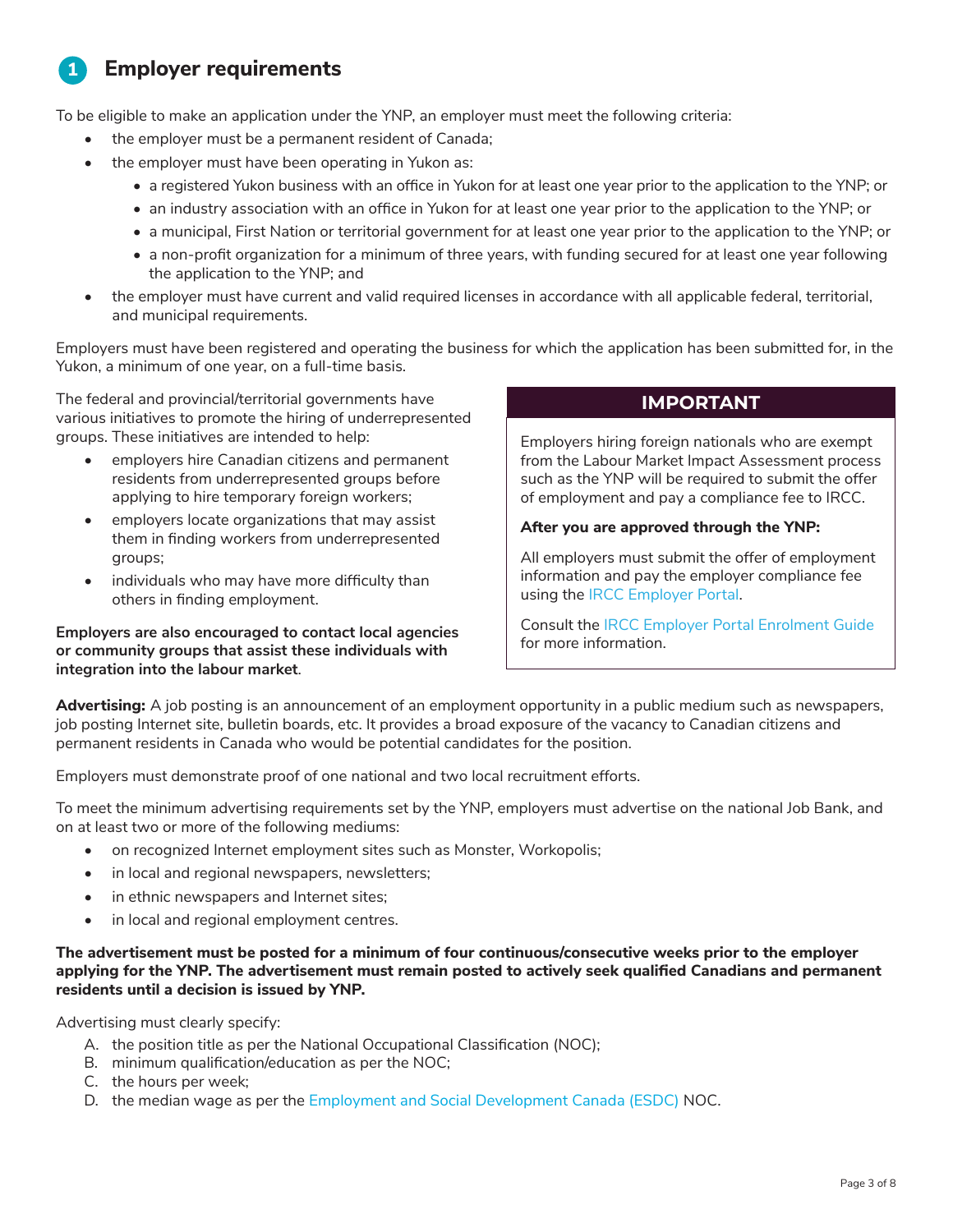Information on NOC codes and position descriptions can be found online here. **If the wage information for the NOC is not available for Yukon,** refer to the wages in Northern British Columbia, in the following order:

- 1. North Coast;
- 2. Nechako;
- 3. Northeast;
- 4. British Columbia.

Minimum advertising time is four weeks during the three month period prior to receipt of the application. Advertising requirements must be satisfied prior to submittal of the application; employers must continue with their advertising efforts until the application is approved.

**Please indicate how many Canadian or permanent resident workers applied for the position and why you did not hire them. Do not submit their résumés with your application, but do keep them on file for at least two years, in the event this documentation is requested by ESDC.**

Employers must provide free health insurance to nominees that provides similar coverage to what a Yukon resident receives under the *Health Care Insurance Plan Act,* until the nominee is eligible for insured health care under the *Health Care Insurance Plan Act*.

Employers must pay for the air travel costs for the nominee to come to the Yukon from the individual's place of permanent residence (but not for the travel costs of family or dependents) if they are not already present in Yukon.

Employers must pay for the return air transportation for the nominee from Yukon to their country if the nominee does not obtain permanent residency or is no longer participating in the YNP.

Employers must ensure the nominee is accommodated regarding rights and responsibilites as outlined in the *Yukon Human Rights Act* and the *Canadian Human Rights Act*. The Yukon Human Rights Commission is available to assist employers with compliance.

Employers are responsible for the information/documents they submit. Please verify the foreign national's credentials, employment/work experience and education, prior to submitting the application.

**Screening interview (if applicable):** If the foreign national is already in Yukon, the employer must arrange for a screening interview with a Government of Yukon Immigration Officer. Both the foreign national and employer must be present.

### **Foreign national requirements 2**

**Eligibility:** If in Canada at the time of application, the foreign national must have legal status in Canada. Only foreign nationals with a valid Temporary Work Permit or a student visa, with the course of study completed, will be allowed. Foreign nationals cannot be refugee claimants or visitors. Any foreign national who is in Canada on a student permit needs to demonstrate completion of all the requirements of the academic program before being considered for the YNP.

Foreign workers who are currently in Canada must maintain a valid work permit throughout the YNP application and assessment process. If you are unable to provide the YNP with a valid work permit your application will be declined. Please be advised that if you are under Implied Status, you are **not eligible** to apply for nomination through the YNP.

### **Keep your work permit valid**

You must have a valid work permit and valid temporary resident status to remain eligible for the YNP. It is extremely important that you do not let your work permit and temporary resident status expire while you wait for your YNP application to be assessed. You are responsible for maintaining your status to work in Canada. The processes to renew your work permit and temporary resident status are separate from your YNP application.

Potential nominees must satisfy the YNP that it is their intent to settle permanently in Yukon and undertake the process to become a permanent resident of Canada within 3 to 6 months of the signing of the tripartite agreement (TPA).

**Employers must ensure that the foreign national has legal status in Canada throughout the YNP assessment process. (i.e. at the time of submission of application and during the YNP assessment, up until YNP has reached a decision).**

**YNP will contact the foreign national's former employer(s) and educational institution(s) to verify the information provided. If the information is not received within four weeks of that request, the application will be deemed incomplete and will be returned to the employer. If the information provided by the foreign national does NOT match the information provided by the former employer(s) or educational institution(s) the application will be denied. YNP will share the information with IRCC and Canada Border Services Agency.**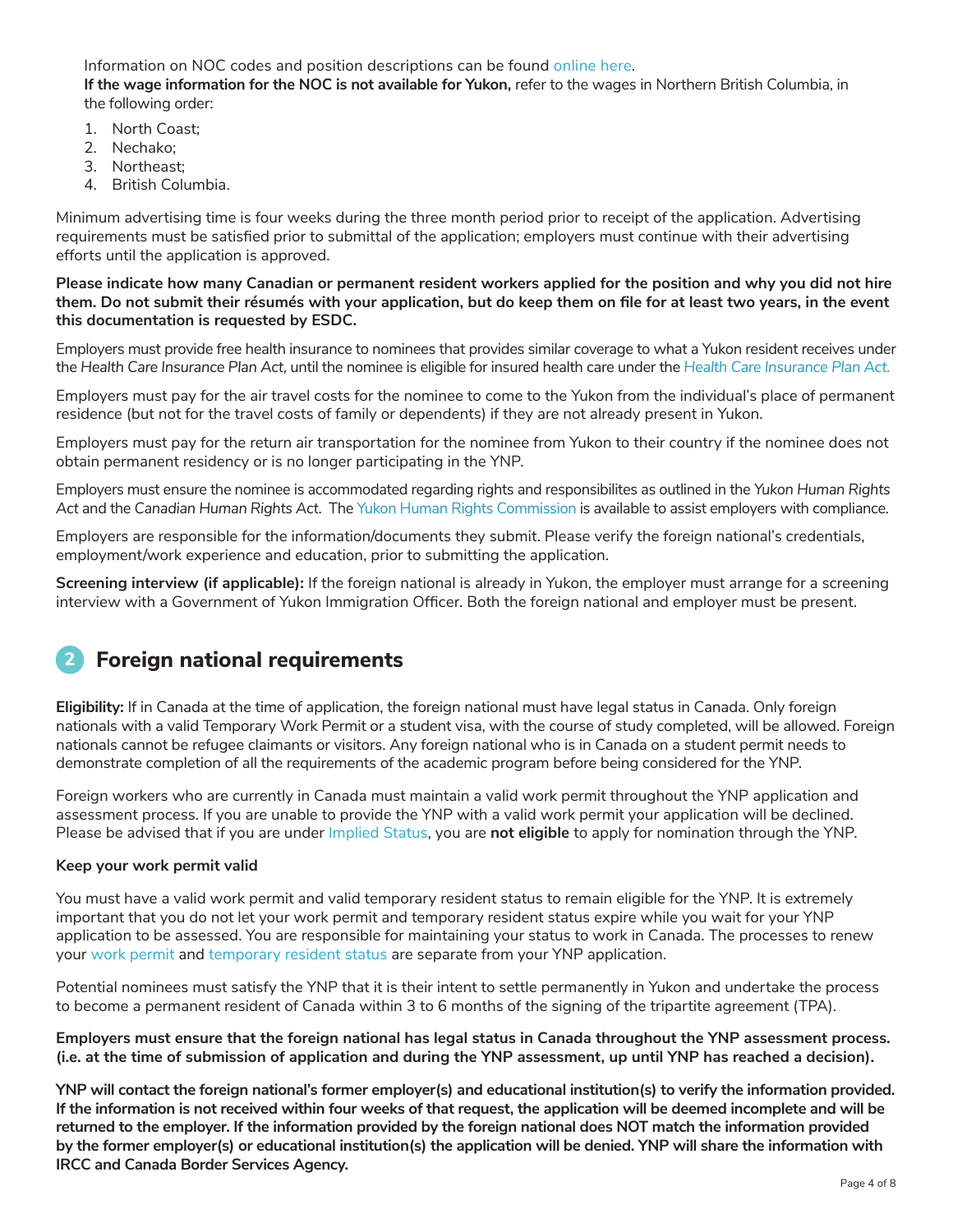**Criteria:** Foreign nationals must meet all YNP criteria. This includes education and work experience that satisfies all the requirements of the job as per the criteria specified in the NOC (the minimum acceptable level of education is completion of high school):

- Proof of a minimum of six months directly related work experience for the position being nominated for a Critical Impact Worker or one year of directly related work experience for the position being nominated for a Skilled Worker.
- Proof of education/ credentials the applicant must submit their high school certificate or its equivalent in order to meet the minimum education requirement. If higher education is required for the position/NOC, please submit educational diplomas, certificates, degrees, etc. Foreign documentation must be translated and notarized. See "Documentation" below.
- Language proficiency results meeting YNP minimum language requirements from a language test administered by a designated testing agency. Accepted tests are the International English Language Testing System (IELTS) General Training, the Canadian English Language Proficiency Index Program (CELPIP) General, and the Test d'évaluation de français pour le Canada (TEF). **NOTE: Language tests are valid for two years from the date of the test; therefore, language tests must be less than two years old when you submit your application for the YNP.**

## **A. Skilled Worker Category (Skill Level 0 and A)**

Foreign nationals who are seeking employment in jobs that fall in Skill Level 0 or A, are required to have minimum scores in each category (Reading, Writing, Listening, Speaking). These scores are as follows:

- CELPIP: 7 for CELPIP-General Tests in each of the four categories.
- IELTS: 6 for IELTS-General Training test in each of the four categories.
- TEF (to test proficiency in French): 4 for TEF in each of the four categories.

### **B. Skilled Worker Category (Skill Level B)**

Foreign nationals, who are looking to work in jobs that fall in Skill Level B, are required to have minimum scores in each category (Reading, Writing, Listening, and Speaking). These scores are as follows:

- CELPIP: 5 for CELPIP-General Tests in each of the four categories.
- IELTS: 5 for IELTS-General Training test in each of the four categories.
- TEF (to test proficiency in French): 3 for TEF in each of the four categories.

## **C. Critical Impact Worker Category (Skill Level C or D)**

Foreign nationals, who are looking to work in jobs that fall in Skill Level C or D, are required to have minimum scores in each category (Reading, Writing, Listening, and Speaking). The scores are as follows:

- CELPIP: 4 for CELPIP-General Tests after in each of the four categories.
- IELTS: 4 for IELTS-General Training test in each of the four categories.
- TEF (to test proficiency in French): 3 for TEF in each of the four categories.

**Documentation:** Foreign nationals must provide documentation showing they meet all YNP criteria. All supporting documents must be submitted as notarized copies with contact information for the notary included. Documents in languages other than English or French must be translated by an accredited translator (with contact information for verification) to one of Canada's official languages. **The notarized document in the original language needs to accompany the translation**. The following documents are required.

- Proof of previous work experience with letter(s) confirming previous employment. Notarized copies only. Documentation must include letters of reference from the supervisor or Human Resources officer identified by name and title. Letters must include:
	- company letterhead;
	- job title;
	- start and end date of employment;
	- job duties; and
	- contact information of the supervisor or human resources officer issuing the letter (phone, fax, email, company website).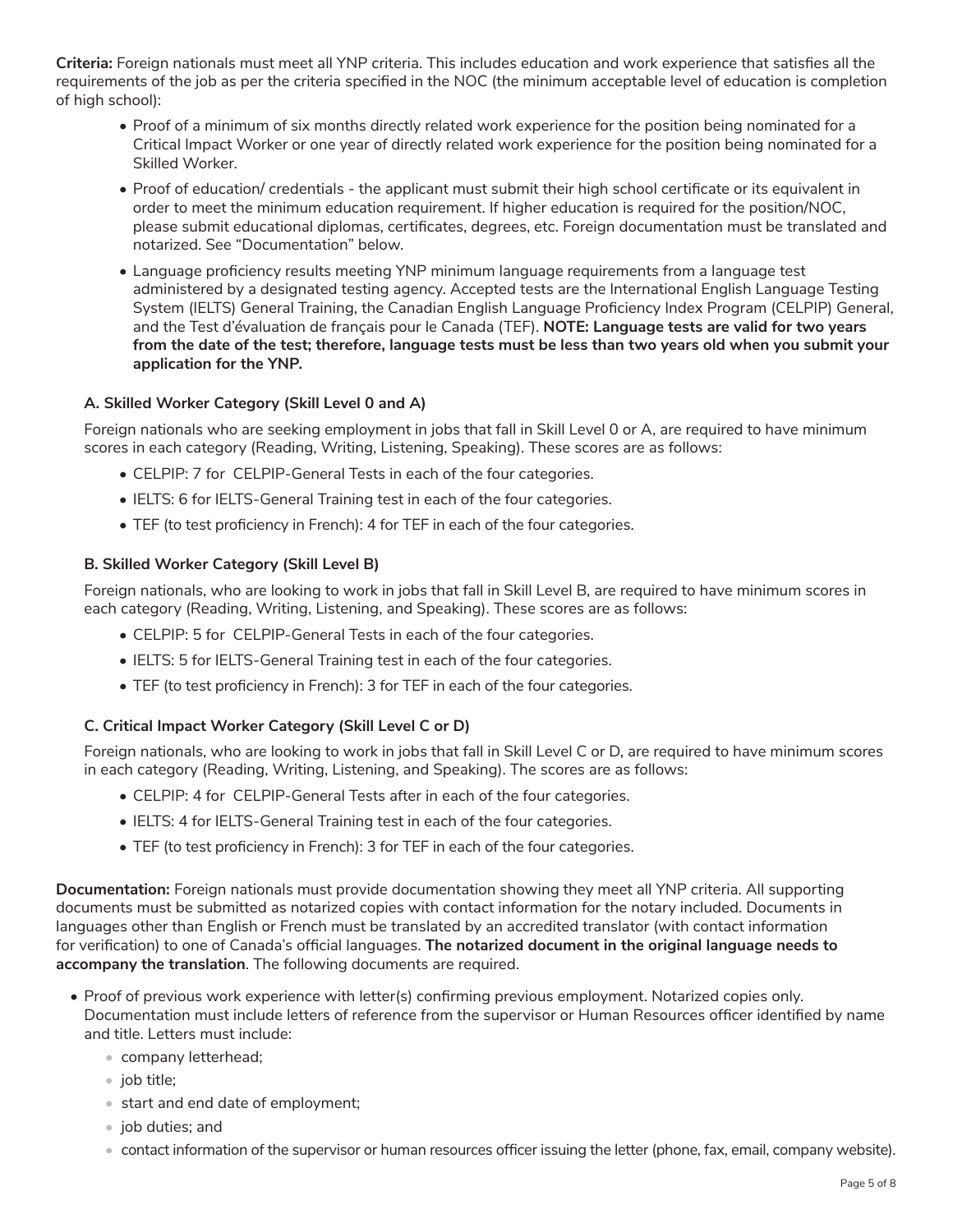- Additional documents may be requested by the assessing officers, such as:
	- pay stubs;
	- income tax records; and
	- other documents as requested by the assessing officer.
- Proof of education/credentials. The applicant must submit their high school certificate or its equivalent in order to meet the minimum education requirement. If higher education is required for the position/NOC, please submit educational diplomas, certificates, degrees, etc. mentioned under criteria. If you are seeking a credential evaluation or assessment, please refer to credential assessment agencies such as International Credential Evaluation Service. YNP will verify any educational credential submitted with a YNP application with the organization that produced or issued it. Please provide the following information along with each of your educational credentials.
	- Name of the organization.
	- Physical address.
	- Email address.
	- Website address.
	- Contact name.
	- Contact phone number.
- If previously self-employed, certificates proving the establishment and good standing of the business for the period in question are required.
- Passport for foreign national must be valid. Submit notarized copies of all pages of the passport.
- Spouse: Passport/marriage certificate/divorce certificate, must be valid notarized copies. Submit notarized copies of all pages of the passport. This information must be included whether the spouse is accompanying the nominee or not.
- Common-Law: Passport/statutory declaration of common-law union must be valid notarized copies. Submit notarized copies of all pages of the passport. This information must be included whether the common-law is accompanying the nominee or not. To prove common-law relationship please fill out the Statutory Declaration of Common-Law Union form and include it with the application.
- Dependants: Passport/birth certificate/custody papers and/or permission from the other parent (if divorced or separated) must be valid notarized copies. This information must be included whether the child/dependent is accompanying the nominee or not.
- If applicable, a notarized copy of the foreign national's current Temporary Work Permit. Please note: refugee claimants and foreign nationals on visitor visa are not eligible for the YNP.
- If the foreign national is to be employed in the transportation industry as a long haul trucker, etc. the following requirement must be met: applicants who hold a driver's license outside of Canada within the past 3 years must obtain their own driver's record that would show information about recent collisions, violations, or suspensions. Every country has a different procedure for this, but we recommend contacting the agency which issued your license.
- If marital status changes after you have been approved as a nominee no change can be made to add dependent(s) (spouse and/or children).
- If the foreign national is to be employed in the daycare industry, they must obtain the child care certificate from the Yukon Health and Social Services Department. Please visit the Child Care Services website for designation guidelines for a child care worker. Child Care Services unit is responsible for assessing educational transcripts to determine the level of certification for child care professionals who work in licensed child care programs in Yukon.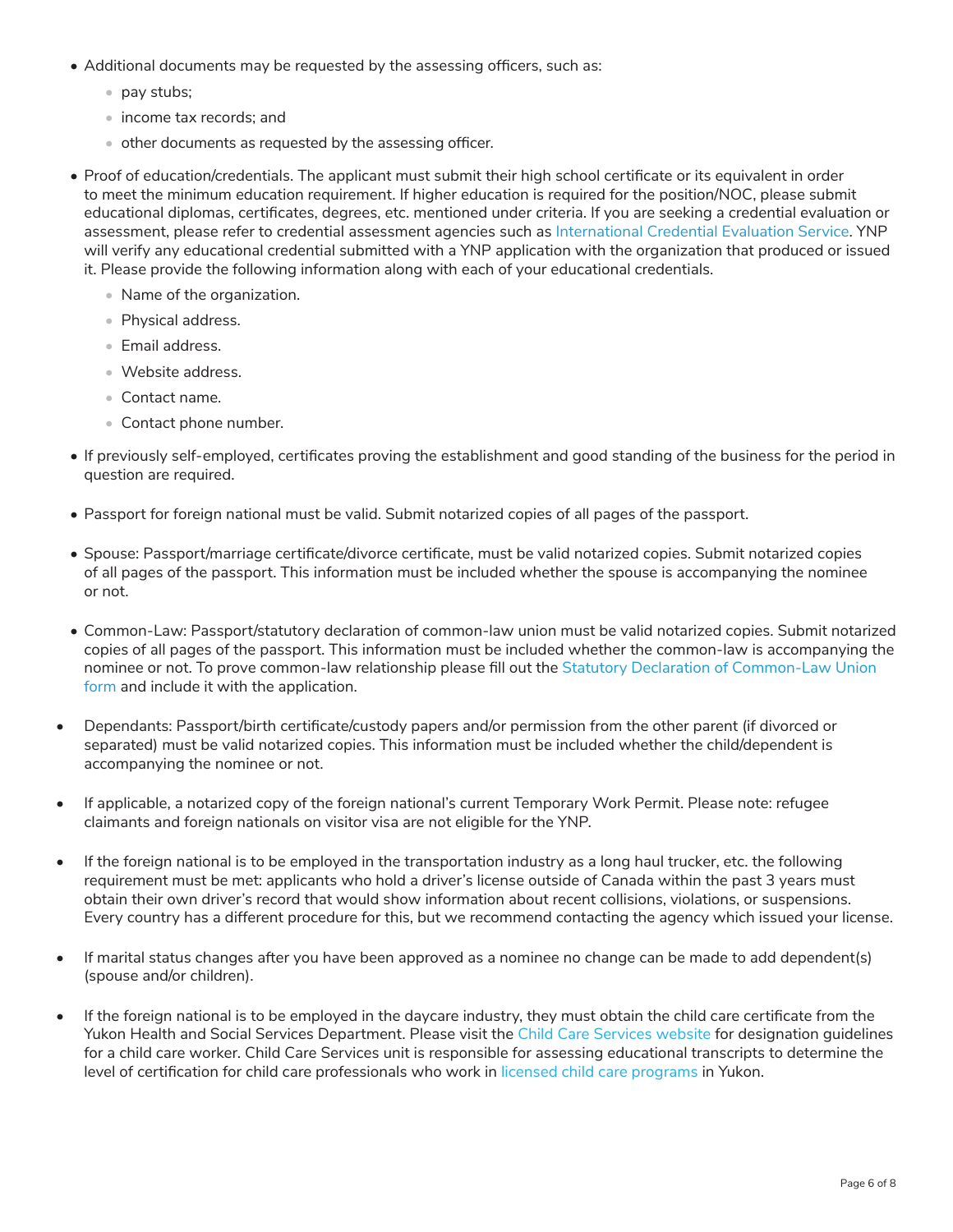## **YNP Forms**

## • Application Form - Section 1

The application form must be complete, signed and dated. The application form includes the stream (Skilled Worker or Critical Impact Worker), company information, position information (including the NOC code, hours per week, wage rate and a brief description of the position), advertising information, foreign national information, and declarations by the employer and the foreign national. Original signatures are required by both the employer and the foreign national.

• Guaranteed Employment Offer - Section 2

The Guaranteed Employment Offer outlines all conditions of the position. The median wage must be provided and low income cut-off levels must be met as determined by Statistics Canada whether the dependents are accompanying the nominee or not. The Guaranteed Employment Offer must specify an hourly and yearly salary, the number of hours of work per week (minimum 35-40 hours/week), vacation (or vacation pay), and all other relevant employment details. Original signatures are required by both the employer and the foreign national.

• Settlement and Retention Plan - Section 3

The Settlement and Retention Plan includes questions on accommodation, information and resources, health and safety, and retention in order to determine how employers will help their potential future nominees settle and stay in Yukon. Original signatures are required by both the employer and the foreign national.

## • Tripartite agreement (TPA)

Employers and nominees must comply with all terms and conditions of the TPA, an agreement signed by the employer, the employee/nominee and Immigration Unit, Economic Development that helps ensure all parties understand their rights and responsibilities. YNP also conducts monitoring to verify compliance with the TPA. If nominee is already in Yukon, they must arrange for a meeting with Immigration staff to sign the TPA **within 14 days from the issuance of the acceptance letter;**

If the nominee is not in Canada, they must arrange for a meeting with Immigration staff to sign the TPA **within 14 days of the nominee's arrival in Yukon;**

Nominee is required to bring:

- passport;
- Work Permit;
- current Yukon address and phone number; and
- proof of insurance.

## • Authority to Release Personal Information to a Designated Individual form

This form is for foreign nationals who wish to authorize the YNP to release their personal information to an individual they designate. The individual you designate will be able to obtain information on your case file, such as the status of your application. However, the person will not be a representative who can conduct business on your behalf with the YNP.

#### **An application is submitted by the employer to the YNP for review 4**

The processing time for YNP applications is 12-14 weeks from receipt of a complete application. Processing times vary and depend on the volume of applications received at any given time.

**Incomplete application:** if an application is incomplete, a letter will be sent to the employer stating that the application cannot be processed. The employer will be given a period of 30 days to submit the required information. If, after a period of 30 days the necessary information has not been provided, the application will be refused and returned to the employer. Employers are welcome to resubmit when an application is complete.

**Refused applications:** if an application is refused, a letter will be sent to the employer stating the reasons for refusal. The application will be returned to the employer in 30 days from the date of the issuance of the refusal letter.